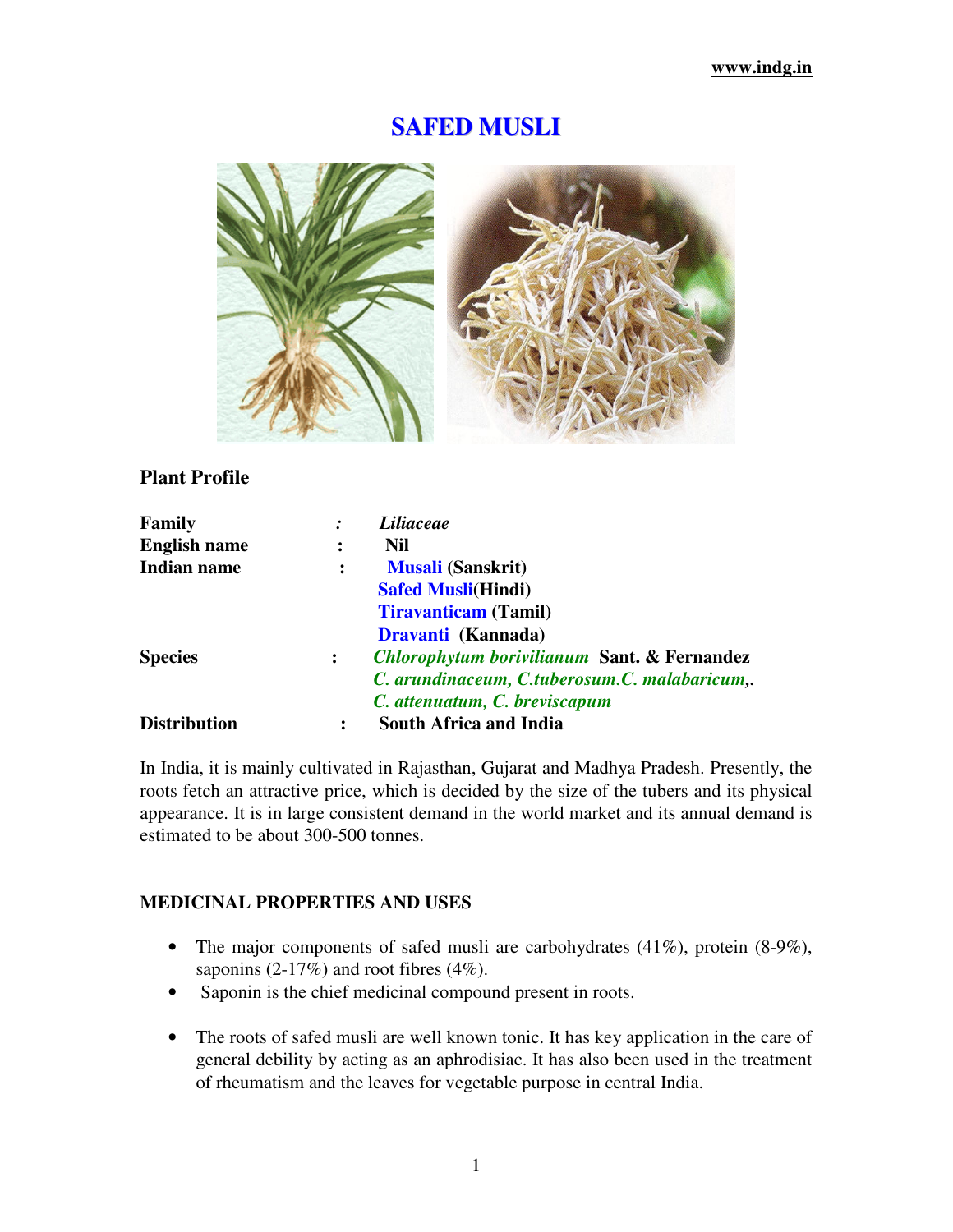## **PRODUCTION TECHNOLOGY**

## **Soil Suitability**

- Since Musli is a tuber species, it needs a sandy loamy soil with neutral pH and organic matter in high quantity to yield better results.
- Heavy black soil is not suitable for cultivation of Musli.

#### **Climate**

The vegetative growth and fleshy root development is facilitated by warm and humid weather with sufficient amount of moisture during the growing period.

## **Varieties**

- At present there are no named varieties available.
- However, some promising strains like RC-5, RC-15, CTI-1, CTI-17 and CTI-2 have been found good from the yield point of view.

For more details on planting material and availability please contact:

Director-Marketing, Nandan Agro Farms Pvt Ltd, Plot No. 46, Road No. 13, Banjara Hills, Hyderabad - 500 034.A.P. Ph: +91-40-2332 0999, 65507799, 6559 5799 Fax: +91-40-2332 8109 email: info@nandan.biz

## **Irrigation**

- Safed Musli is cultivated during the rainy season, as it needs a regular supply of water even after the stage of fall of leaves.
- A good drainage system is required to avoid water-logging and to enable effective moisture-retention by the soil.
- Drip irrigation is ideal for cultivation of Musli.

## **Manuring**

- Cow Dung: Cow dung is essential in the cultivation of Musli. Well dried, decomposed cow dung is to be applied over the soil in large quantities.
- Green Manure: Green manuring is vital to improve the fertility of the soil. Ideal sources of green manure are Sesbania, Crotalaria or Jammu and Pilli Pesara.
- Bone Meal: For a tuber species like Musli, application of bone meal provides phosphorus and the necessary micro-nutrients.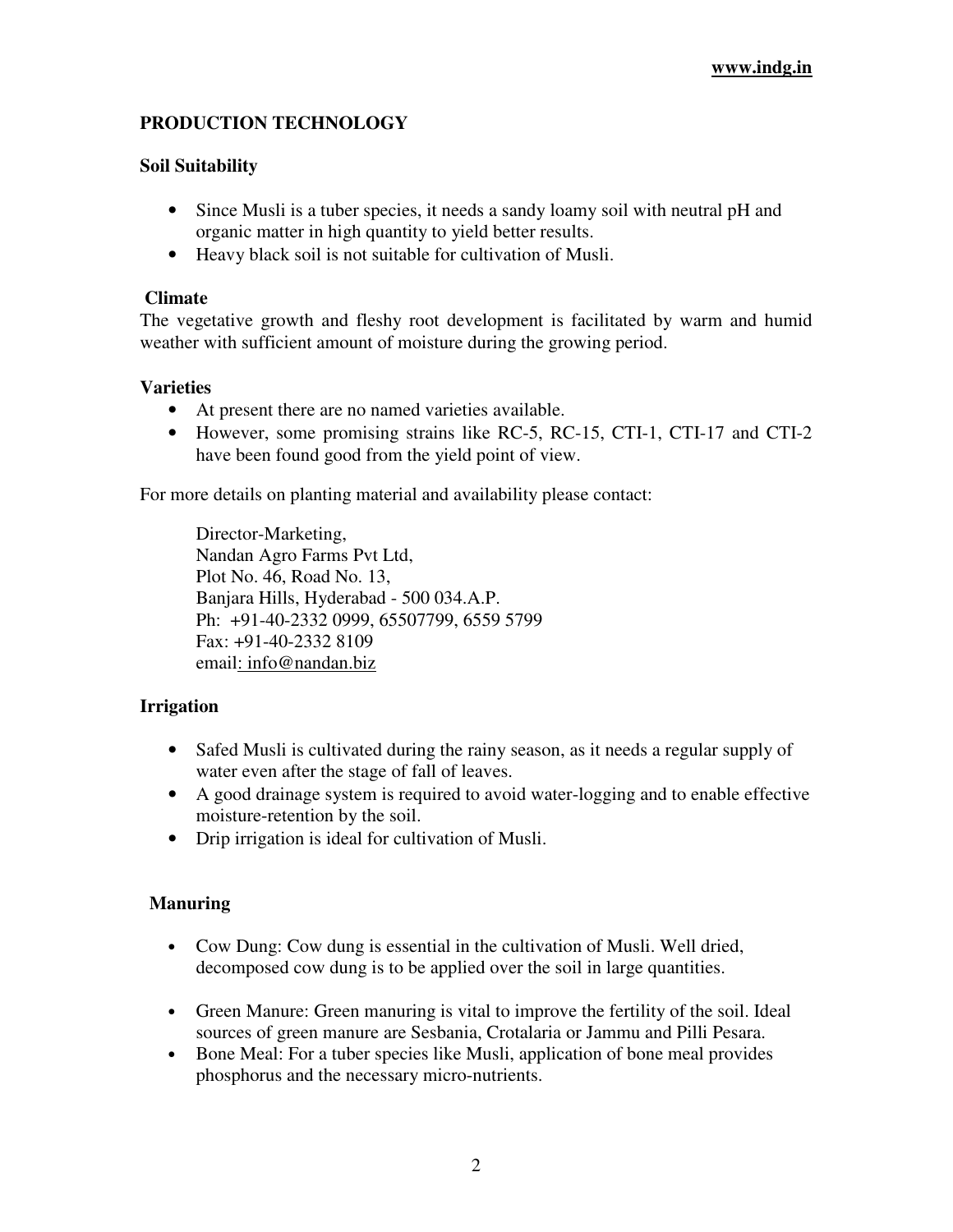# **Plouging**

- Plough the field upto 1 to 1.5 ft depth & draw the cultivator.
- Broadcast green manure seeds and irrigate the crop if needed. Incorporate into field at peak flowering stage
- Spread well decomposed or compost evenly over the field, along with 50 kgs of single super phosphate
- Apply post-emergence weedicide (Glyphosate group) 7 days after emergence of weeds.
- Leave the land for 20 days for sowing

# **Preparation of beds**

- Like any tuberous species, Musli is better cultivated on raised beds.
- There is a tractor attachment accessible for raising the beds.
- The beds are to be prepared along the slope of the land for proper surface water run-off.
- The beds are automatically raised with the implement to a height of  $1\frac{1}{2}$  ft at the center, tapering to sides with a width of 3 ½ ft and two beds are separated with 1 ½ ft width of trench.

When beds are raised, half way through, add 100 kgs of single super phosphate, 50kg of Murate of Potash, Bone meal 100 Kgs , Micro Nutrients as per requirement are to be applied per acre

- Then, the beds are to be raised to fullest height.
- Drip-lines are to be placed at the middle of each of the raised beds.
- The inline drippers are of 3 litres per hour capacity and placed 1.5 ft apart so as to wet the bed evenly.
- Irrigation to be given to beds before sowing of tubers.

# **Seed Selection & Treatment**

## **Selection of Seed**

- For sowing, the tubers or fingers of Musli are used.
- Seed is to obtained from the best-cultivated source
- Best seeds have considerable part of the disc or crown with them.
- Care should be taken not to cause damage to the tuber's Epidermal layer.

Best seed could weigh anything between  $10 - 15$  gms.

## **Spacing**

 10 inches x 12 inches Qty of the seed needed for sowing is 450 kgs  $(30,000 - 35,000$  fingers are required per acre)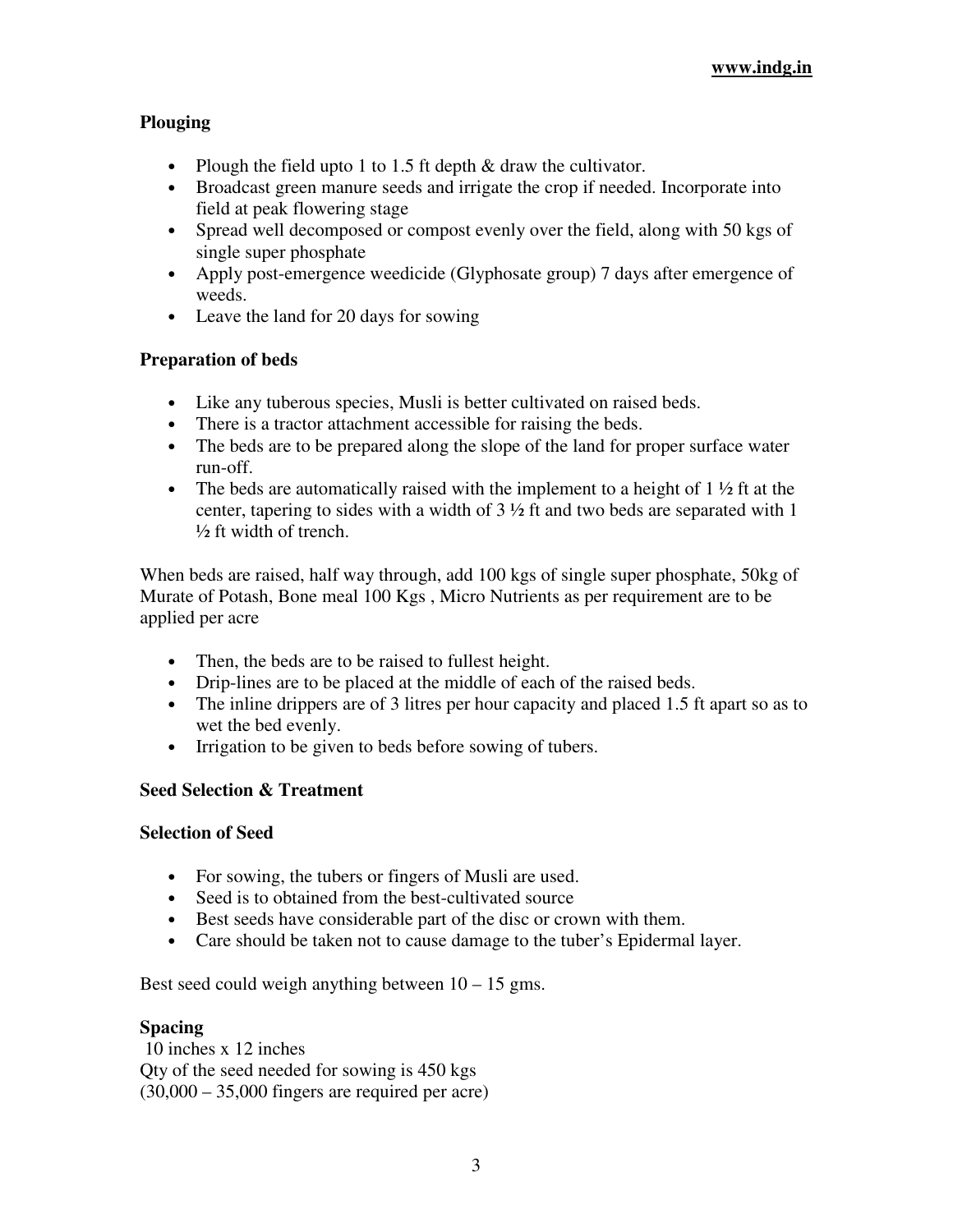## **Treatment of Seed**

The seed to be sown has to be treated with growth promoter and fungicide to avoid possible diseases after transplanting.

Seed should be treated with Humicil @ 5ml/Lt water. & Dithane-M 45@ 5gm/Lt water .

## **Sowing**

- It should be made sure that the crown is at the upper side of the tuber and noncrown part at the down side(Tuber should be in slanting position).
- The seed is to be sown  $\frac{1}{2}$  inch deep in the soil and be covered by soil by hand so as not to cause any damage to it.

## **Inter-Cropping**

- Musli could be cultivated as an inter-crop with Mango, Teak, Neem, paulownia etc with remarkable results.
- Musli could also be gainfully intercropped with papaya and banana

## **Growth of Seed**

• Monsoon, starting with thunders, is responsible for sprouting of the tubers.

The plant emerges in about 10 days. Flowering begins on 15th day and the leafy part grows to its maximum by 70 days. It matures by 120 days as the leaf-fall starts. In 4-5 months, the tuber gets the cuticle layer on the fingers and there is an intake of material through soil to the tuber till 9 months.

#### **Plant Protection**

The leaf of Musli has to be protected from any disease and pests to harvest optimum yields. Musli, being in the form of tubers underneath the ground, is intrinsically strong to survive disasters like heavy showers. Care should, however, be taken to provide proper drainage to avoid damage to tubers by water-logging.

| Major pests    | Leaf eating caterpillar and white grub |
|----------------|----------------------------------------|
| Major diseases | Leaf blight and red spot               |

#### **Schedule**

- 1. To control leaf eating caterpillars, spray 0.2 per cent metacid aqueous solution at fortnightly intervals.
- 2. White grub can be easily controlled by the application of Aldrin @ 25 kg per hectare at the time of last ploughing during land preparation.
- 3. Spray Bavistin solution @ 1 g/l at 25 days interval (2 times) to control the diseases.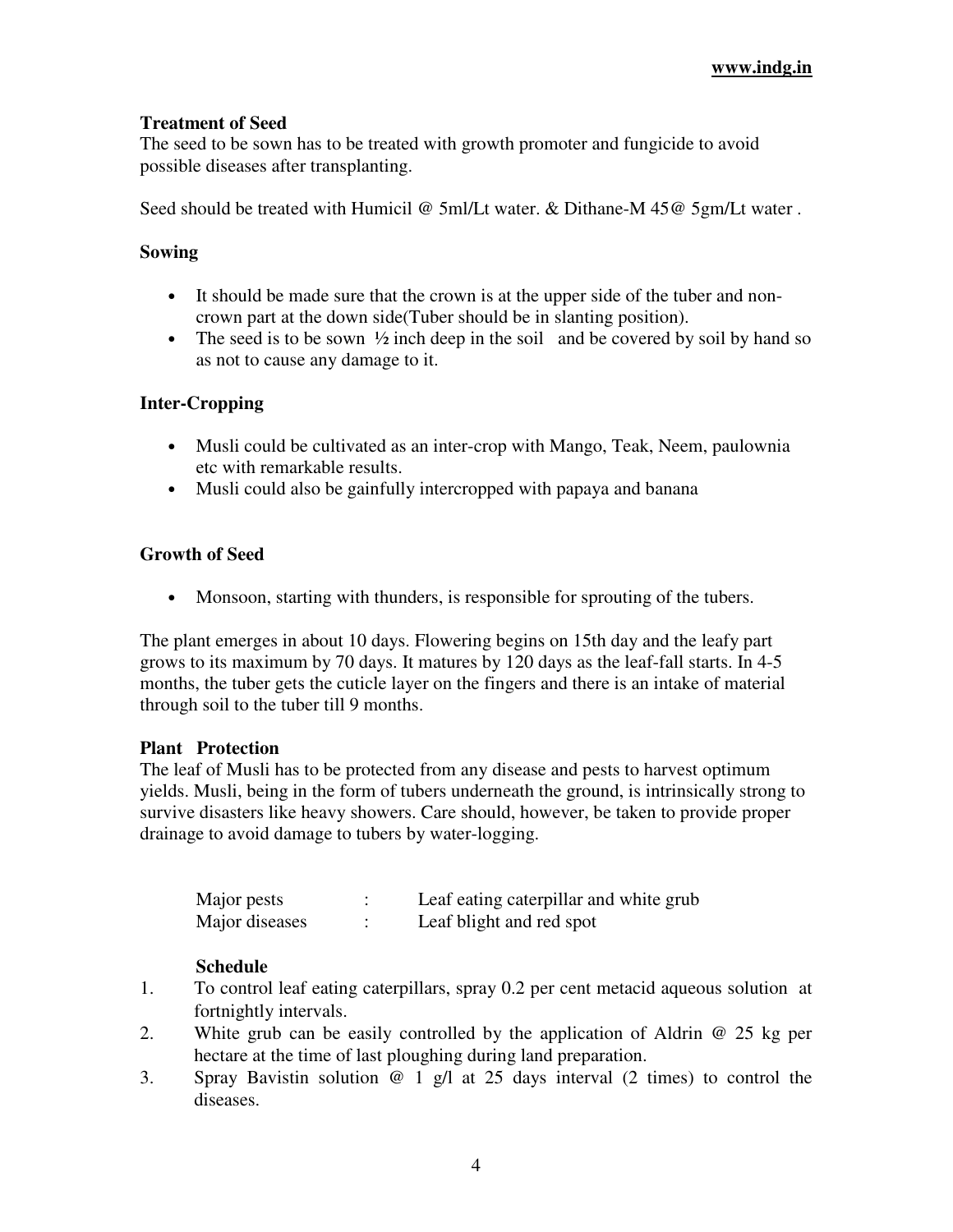# **HARVESTING**

The crop matures in about three months after planting. At maturity, the leaves become yellowish and ultimately dry up from the collar part and fall down. Thus, the crop should be harvested when leaves have dried which take place in the month of September - October.

**Post Leaf Fall:** After the leaf fall, the tubers should continue to be in the ground. They should not be plucked, as changes occur internally in the tuber that will increase its value. At the time of the leaf fall, the tubers are light in colour and, as they mature by time, they turn deep black. Each tuber is to be delicately lifted with the prescribed implements, to obtain maximum quantity of the tuber and to avoid any damage to the crown or disc of the tuber. Harvesting should be carried out in the month of March/April.

#### **Cleaning of Tuber**

As the tuber is dug out from the soil, naturally it contains a lot of mud. As such, the tuber has to be cleaned properly before it is peeled

## **Peeling**

- After the separation of the material to be resown, only tubers without a crown are to be peeled.
- Peeling helps the tuber dry easily and various methods are in vogue for peeling.

Peeling is no specialized task. It can easily be done with a knife without any loss of quality or quantity. A person can peel up to 5 kg per day.

#### **Drying**

Once peeled, Musli should be dried of the moisture content. It takes 7 days for Musli to dry.

## **Packing**

• After drying, Musli must be packed in poly bags to prevent entry of moisture. (From the stage of harvesting to packing, there is a natural loss of weight of Musli. Shorter and stouter the tuber, lesser is the loss of weight).

## **Yield**

On an average, 2000 kg of fleshy roots per hectare can be obtained, which may yield up to 400 kg of dry safed musli.